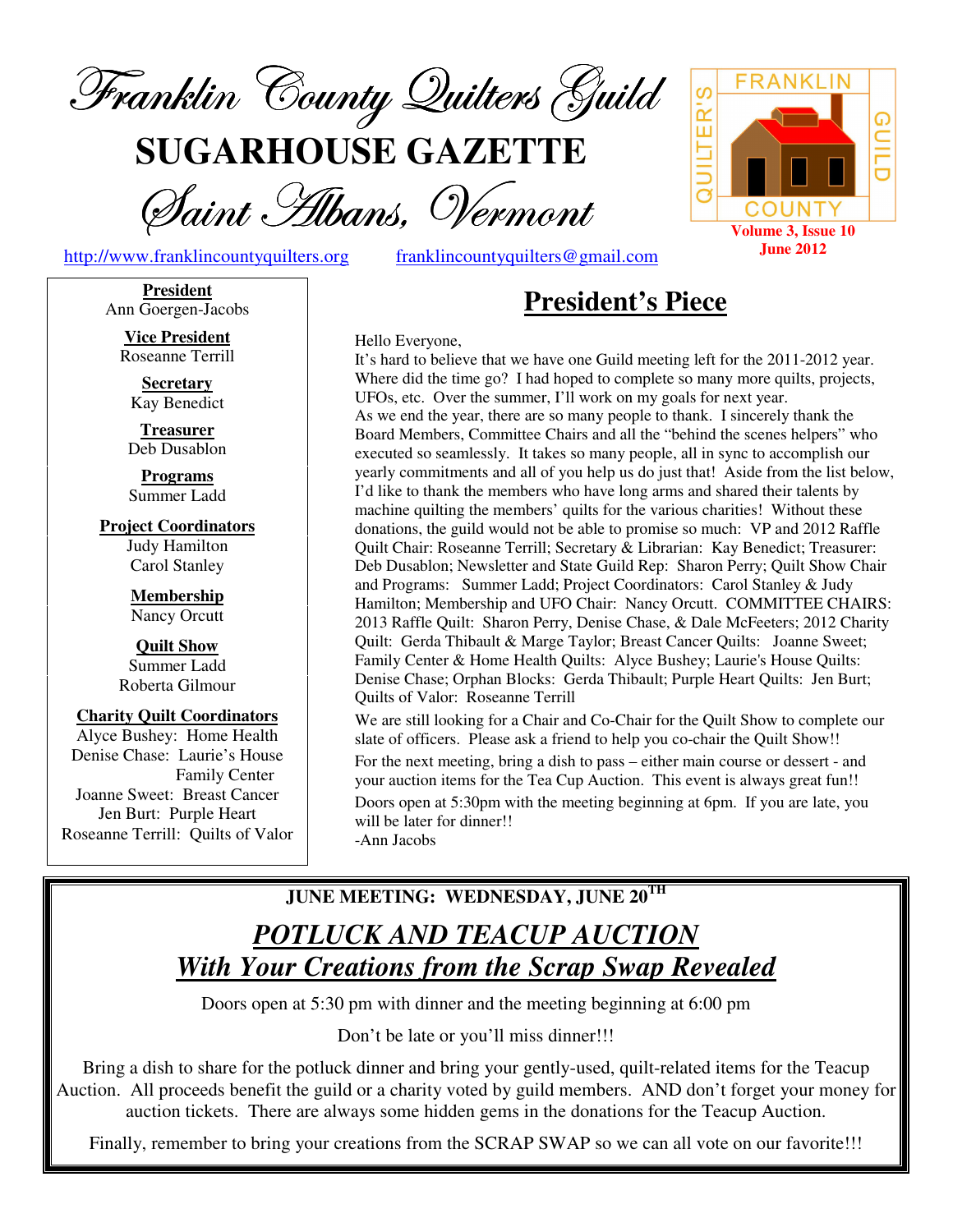### **FRANKLIN COUNTY QUILTERS GUILD**  Minutes of May 16, 2012

Present: Total attended 43, including four guests.

### *Proceedings*

Meeting called to order at 7:00 p.m. by Ann Jacobs, President

Secretary's Report: Motion to accept by Joanne Sweet, seconded by Nancy Orcutt

Treasurer's Report: Motion to accept by Denise Chase, seconded by Roseanne Terrill

### *Old Business*

Quilt Show:

- Summer Ladd was presented with a stack of halfyard and one-yard fabric cuts as a thank-you for heading up the Quilt Show.

- Bonnie Evans presented gift baskets/bags to the winners of the volunteer drawing: Alyce Bushey, Carol Stanley, Diane Forey, Christy Mulyca, Shirley Babcock, Priscilla Tiralla, Marge Taylor, and Nancy Orcutt.

- Kris Bachand will be in charge of ribbons for next year's show. It is still undecided how they will be made: paper piecing, or fusing, or computer printed, or other method.

### Nominating Committee:

- Carolyn Kittell and Rose Terrill distributed the slate of officers and chairpersons. All positions have been filled except Quilt Show Chair and Co-Chair.

- Nancy Magnant and Nancy Orcutt will coordinate Programs and Projects, which will include a Mystery Quilt (instead of BOM) and UFOs.

### *New Business*

Bonnie Evans suggested a Silent Auction to be held at the September and October meetings, to include lots of stuff donated by Nancy Orcutt.

### *Program*

Judy and Kay from Yankee Pride conducted an exercise in fabric color choices.

### *Block of the Month*

June Block: "Stretched Star" from Nickel Quilts. Use any two medium to dark colors on opposite corners (small to medium prints, or solids). Use beige provided for background.

BOM Drawing: Gwen Guyette won the eleven May blocks.

### *Other Monthly Drawings*

- Monthly door prize won by Carolyn Kittell
- Charity quilt drawing won by Gerda Thibault

### *Show and Tell*

- For Charity Quilts: two charity quilts for Home Health, one Irene quilt, and other quilts and projects.

Meeting adjourned at 9:07 p.m.

Next meeting: Wednesday, June 20, 2012 beginning at 6:00 pm with potluck supper. Program will be Teacup Auction and Scrap Swap Reveal.

Minutes submitted by Kay Benedict, Secretary

SCHOOL'S OUT FOR SUMMER!!!



### **COUNTRYSIDE FABRICS IN NEWPORT UNDER NEW OWNERSHIP**

Flo and Roger Verge recently purchased Countryside Fabrics in Newport. Flo and Roger already own a long-arm quilting business, *A Quilter's Dream*, also in Newport.

Countryside Fabrics will remain in its current location and will still offer a discount on Wednesdays and punch cards for purchases. The new owners will also honor all outstanding gift certificates. Be sure to stop by and shop!!!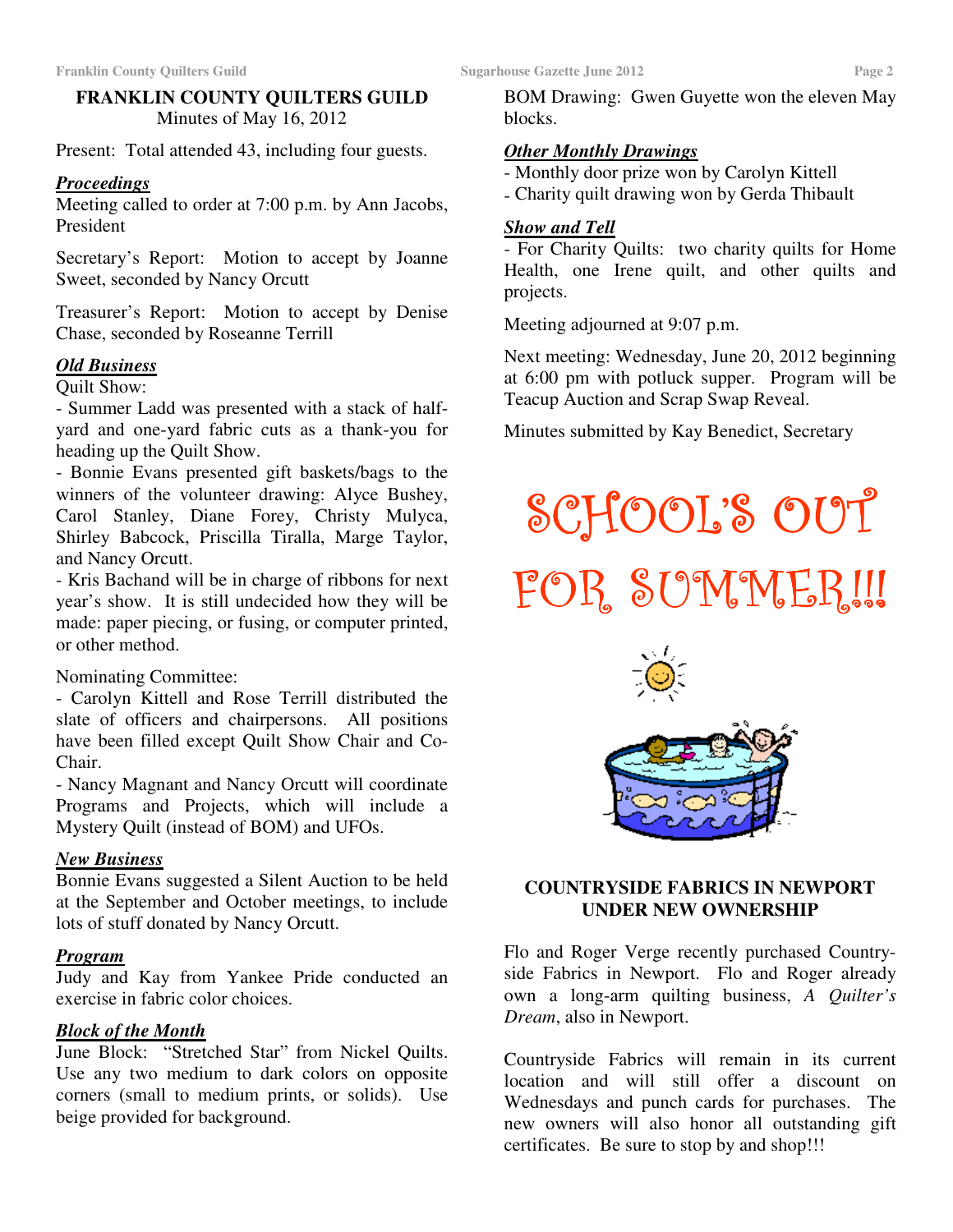### **JUNE 2012 BLOCK OF THE MONTH: STRETCHED STAR Pattern from Nickel Quilts by Pat Speth**



### **Colors: beige fabric for background (one 5-inch square); medium to dark color in small to medium prints or solids (two 2 ½-inch squares)**

Place smaller squares in opposite corners on larger square, right sides together. Sew across each diagonal on smaller squares. Flip smaller squares back and press. Cut off excess layers of fabric under triangle. If you have any questions, call Carol Stanley, 849-2949.

### **2011 -2012 MONTHLY WINNERS:**

- *September: BOM Raffle:* Carol Stanley  *Door Prize:* Judy Hamilton  *Charity Quilt:* Gail Darling
- *October: BOM Raffle:* Carol Bessette Joanne Sweet  *Door Prize:* Carol Bessette  *Charity Quilt:* Marge Taylor
- *November: BOM Raffle:* Summer Ladd Kris Bachand  *Door Prize:* Mary Ellen Thierren  *Charity Quilt:* Sally Krupp
- *December: BOM Raffle:* Nancy Orcutt  *Door Prize:* Jan Crane  *Charity Quilt:* Char Mulyca
- *January: BOM Raffle:* Maggie Stockwell Linda Nadeau  *Door Prize:* Denise Chase *Charity Quilt:* Shirley Babcock
- *February: BOM Raffle:* Sally Krupp  *Door Prize:* Bonnie Evans *Charity Quilt:* Alyce Bushey
- *March: BOM Raffle:* Bonnie Evans  *Door Prize:* Rose Rixon *Charity Quilt:* Carol Stanley
- *April: BOM Raffle:* Nanc Ekiert  *Door Prize:* Rolande Fortin *Charity Quilt:* Priscilla Tiralla
- *May: BOM Raffle:* Gwen Guyette  *Door Prize:* Carolyn Kittell *Charity Quilt:* Gerda Thibault



### QUILT TIPS

- Keep a roll of duct tape handy. Just roll a piece sticky side up around 4 fingers. Great to get all threads when you have to tear out stitches or remove pet hair.

- Use sewing pins for hanging lightweight pictures. Just clip the thin point off. They work great for quilted wall-hangings because you can insert the pins in each top corner and just push them into the drywall (but not plaster!). The tiny holes are not noticeable in the wall.

- When you see a pattern you like, print it out along with the instructions. Place it in a clear  $8.5 \times 11$  plastic sleeve so that it stays nice and clean. You can place it in a hard-bound notebook like the ones used in school.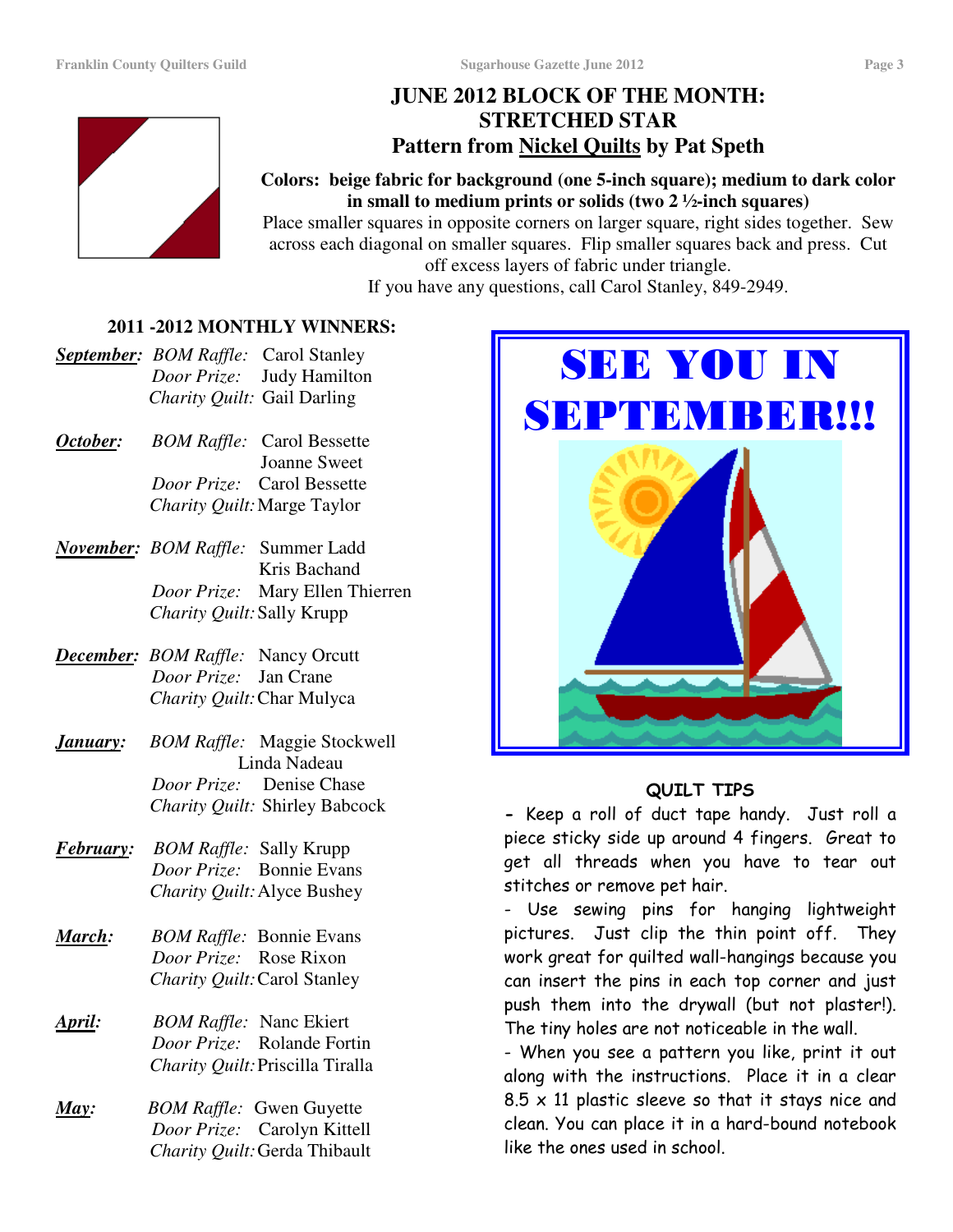### **THE MAY AND JUNE 2012 TREASURER'S REPORTS WERE NOT AVAILABLE FOR PUBLICATION IN THIS MONTH'S NEWSLETTER.**

### *"FOR SALE" TABLE ON HOLIDAY UNTIL SEPTEMBER*

### **The "FOR SALE" Table will be taking a break until the new membership year starts in September. We'll be happy to take your donations starting again in September.**

### **QUILTING ANAGRAMS**

This newsletter editor is always looking for new articles and features to share with guild members. This month, we're introducing a regular feature called "Quilting Anagrams." Just as a reminder, an anagram is a word, phrase, or name formed by rearranging the letters of another, such as *cinema* formed from *iceman*. All of the anagrams presented each month will have something to do with quilting. As a hint, the anagrams for this month are again all quilt block names. Quilting Anagrams will resume in the September newsletter.

**MAY ANAGRAMS** 

|                             |                                        | punch must      |                        |                                        |                                  |
|-----------------------------|----------------------------------------|-----------------|------------------------|----------------------------------------|----------------------------------|
| clear pope                  | ancillary oil                          | dazzle          | soaked police          | nice flare                             | rotate mass                      |
| a bar pew                   | echoes spout rust<br>a becalmed toilet | never giants    | reckon why men         | a facial donor trio<br>a betrayer lot  | bunts see noun<br>outward print  |
| wrap base<br>skateboard cub | nun<br>wrong building                  | metro turfs     | then panic             | pop up                                 | holder                           |
| fly                         | ded                                    | shooting opened | nub riper              | of shy lo                              | chairs inherit lip               |
| snob shrieked               | prank adds hurt                        | shah given work | carp yelp irk          | lawn slob                              | school-wide ages                 |
| <b>MAY ANSWERS</b>          |                                        |                 |                        |                                        |                                  |
|                             |                                        | Dutchman's      |                        |                                        |                                  |
| apple core                  | Carolina lily                          | puzzle          | kaleidoscope<br>monkey | rail fence                             | storm at sea                     |
| bear paw                    | courthouse steps<br>delectable         | evening star    | wrench                 | road to California<br>rob peter to pay | sunbonnet sue<br>trip around the |
| bear's paw                  | mountain                               | fort Sumter     | nine patch             | paul                                   | world                            |
| blackford's                 | double wedding                         | goose in the    |                        |                                        |                                  |
| beauty                      | ring                                   | pond            | pine burr              | shoo fly                               | triple Irish chain               |
| broken dishes               | drunkard's path                        | hovering hawks  | prickly pear           | snowball                               | wild goose chase                 |

## *FOR SALE*

Super Quilter Frame (and extensions) and/or a table to use with it.

For more information, please call Carol Bessette, 802-849-6147

*Deadline for articles for next newsletter:* 

**Wednesday, August 22nd, 2012** 

Please email articles to Sharon Perry, *vtquilter@gmail.com*, or mail to PO Box 517, Montgomery Center VT 05471